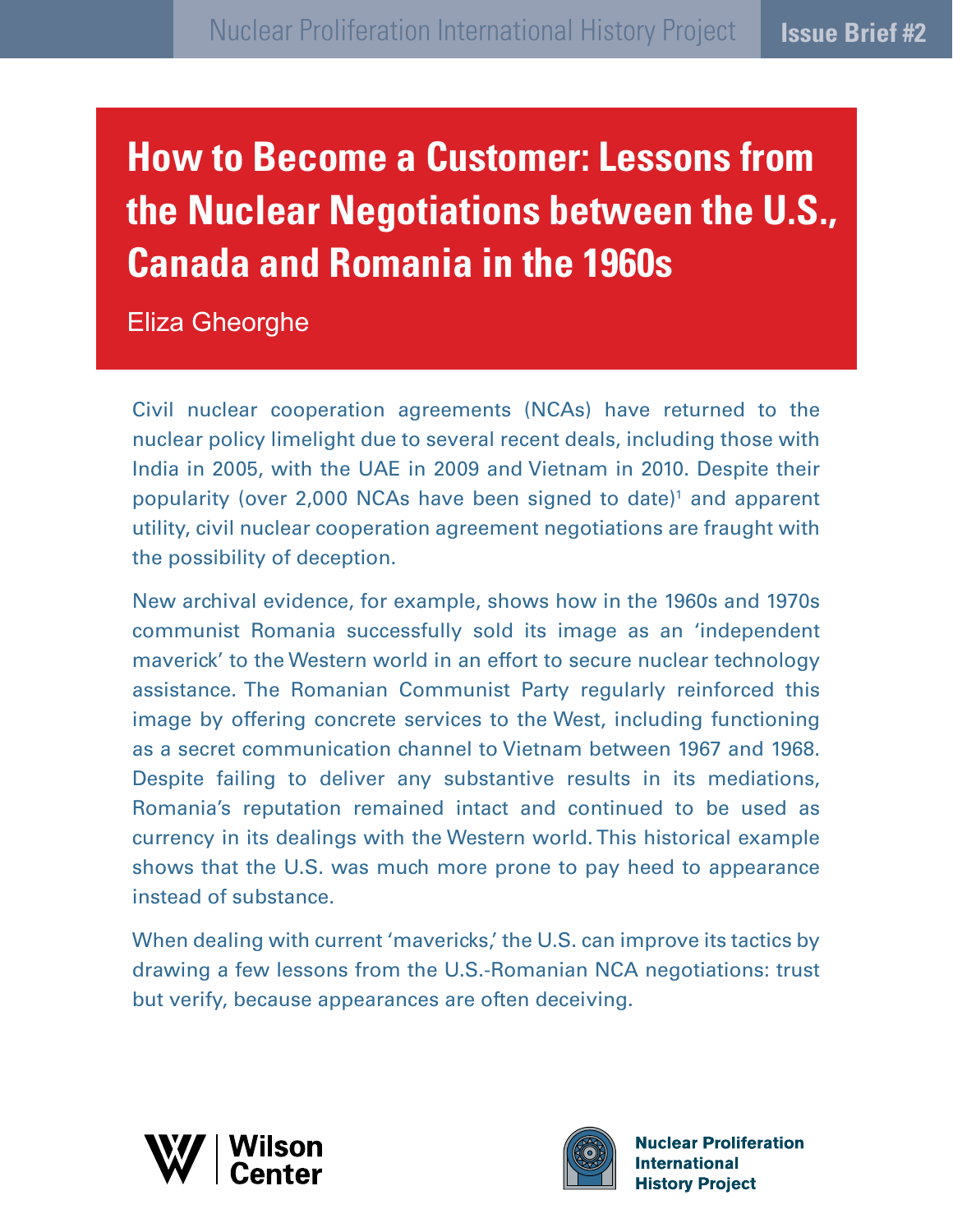The United States has cooperated with countries around the world to advance the peaceful uses of nuclear energy ever since President Dwight Eisenhower's 1953 Atoms for Peace proposal. Several countries, such as India, the UAE and Vietnam, have recently sought out U.S. assistance for their civilian nuclear programs through nuclear cooperation agreements. While the focus has been mainly on the consequences of these agreements—particularly the 2005 U.S.-India nuclear deal which many argue broke down the legal and normative barriers that had previously prevented U.S. nuclear cooperation with non Nuclear Non-Proliferation Treaty (NPT) member states—the processes that lead to these accords invites a less studied, yet interesting question: how do small countries maneuver to become customers of major nuclear suppliers?

New evidence from archives in Bucharest, Ottawa, and Washington, D.C., on Romania's efforts to obtain U.S. and Canadian nuclear assistance in the 1960s and 1970s suggests that sometimes small actors are not as harmless as their size would indicate. Their versatility and potential for manipulation may enable them to punch above their weight and turn the tables on much more powerful players in international politics. Given the high financial, security, and proliferation stakes of such deals, 'getting to yes' is always difficult.

Some scholars who have done work on nuclear assistance point out that nuclear suppliers engage in NCAs because they want to strengthen their relationships with

the enemies of their enemies.<sup>2</sup> Yet this literature on the reasons why suppliers choose to transfer nuclear technology can benefit from recent archival breakthroughs.

This NPIHP Issue Brief examines how one Cold War maverick, Romania, pursued ostensibly civilian nuclear assistance from the U.S. and Canada. As early as 1964, U.S. analysts identified Romania as a country which had the potential to go nuclear.<sup>3</sup> Despite these qualms, and not suspecting how contrived Romania's reputation as an anti-Soviet maverick really was, the U.S. proceeded to sign a nuclear cooperation agreement with Romania in 1969 which provided Romania with a research reactor, 85lbs of highly enriched uranium fuel, a heavy water plant, and scholarships for Romanian scientists in the U.S. At the same time, the U.S. gave the go-ahead for Romania's purchase of a CANDU heavy water reactor from Canada. What historians now know on the basis of declassified Romanian government documents is that in the 1960s and 1970s the communist leadership in Romania leveraged its notentirely deserved reputation as a Warsaw Pact maverick to pursue nuclear technology not only for civilian purposes, but also to keep the nuclear weapons option in its pocket.4

# **The Enemy of My Enemy Is My Customer**

Throughout the Détente era of the late 1960s and 1970s, the Romanian communist regime seemed to tick all the boxes in the United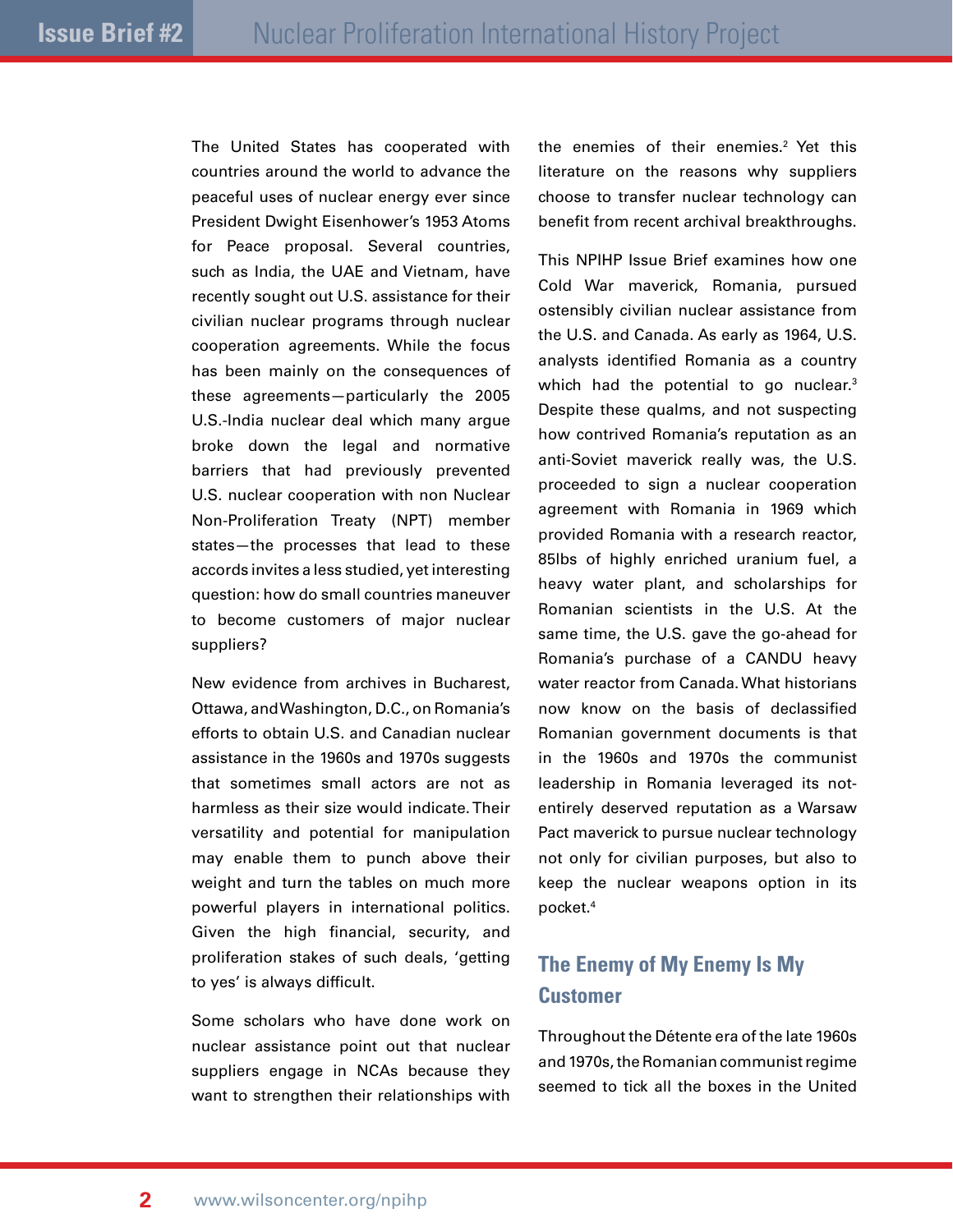States' 'enemy of the enemy' checklist. Despite having the official trappings of a Soviet ally, Romania's independent foreign policy received Western praise for resisting and disturbing Soviet plans for military coordination within the Warsaw Pact.5 Bucharest's obstructionism within the Council for Mutual Economic Assistance (CMEA) stymied Moscow's program for economic integration and specialization, and gave way to increasing trade relations with the West.6 Moreover, Romania directly threatened Moscow's interests in various international issues, such as the German Question, the Sino-Soviet split, the Six-Day War, and the invasion of Czechoslovakia, by publicly denouncing Soviet actions or openly supporting Moscow's rivals.<sup>7</sup>

Declassified Canadian Ministry of External Affairs documents show that the image resulting from Romania's behavior towards the Soviet Union bolstered its ability to get a Canadian-designed CANDU heavy water reactor which, if 'unsafeguarded,' could have been used to produce weaponsusable plutonium.8 For instance, in November 1966, the Canadian Ambassador to Belgrade, Bruce Williams, reported in his telegram to the Canadian Ministry for External Affairs that "Romania's overtures to us in the nuclear field [are] a similar manifestation of a desire to establish economic independence of Mcow [Moscow]." This economic independence was part and parcel of Romania's increasing political autonomy. In the same telegram, he noted that "in the international sphere nothing could demonstrate more clearly Roumanians' determination to

be independent of Mcow [Moscow] that Ceauşescu's forthright opposition to Brezhnev at Sovia [Sofia] on November 16, on holding of international conference on CPS to read China out of movement."9 Later on, Williams urged Canada to increase its trade and commercial links with Romania so as to allow the communist leadership in Bucharest to maintain its independence.<sup>10</sup> Williams was one of the main proponents of the sale of Canadian nuclear technology to Romania. He repeatedly rebuked the Canadian Ministry for External Affairs for being "unnecessarily rigid in our stance" and for "forfeiting both commercial and diplomatic advantages."<sup>11</sup>

Williams' views echoed the convictions of several high-ranking officials in Washington, in particular of U.S. Secretary of State Dean Rusk. He advocated the application of a 'policy of differentiation' to Romania, comparable to the one Poland and Yugoslavia had benefitted from.<sup>12</sup> This approach, which involved offering rewards to those countries in the Soviet sphere of influence which did not toe Moscow's line, aimed at showcasing the benefits disobedience could bring. Rusk believed that Romanian leader Nicolae Ceaușescu's ascent to power in March 1965 marked a watershed in the history of Romanian communism, as his independent style would take Romania closer to the West. Rusk's strong belief that Romania pursued an independent course helped the communist leadership in Bucharest with several aspects of their request for nuclear technology.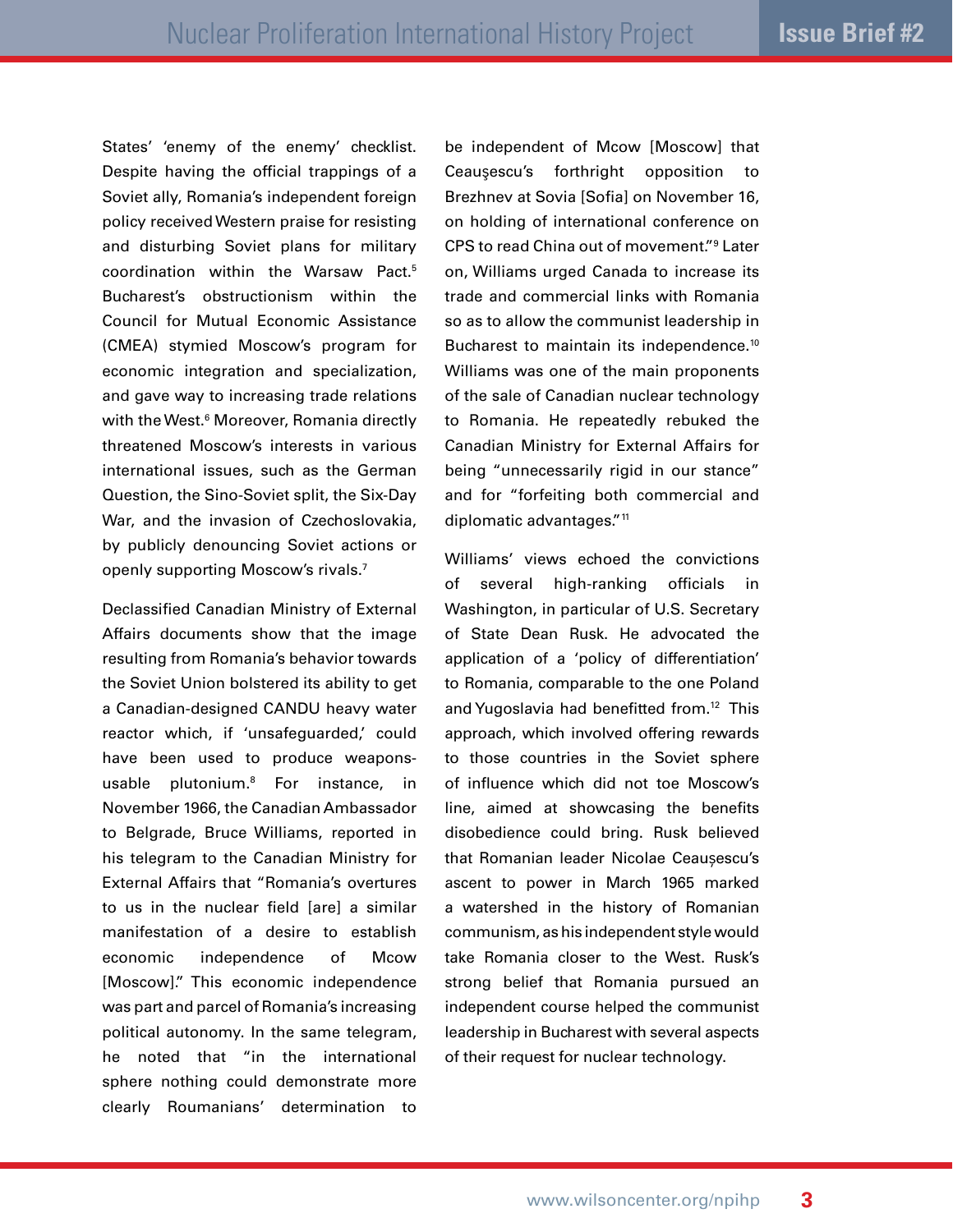# **Cutting the Gordian Knot: Half-Hearted Romanian Efforts to End the War in Vietnam**

Though in the late 1960s Romania primarily sought Canadian nuclear reactor technology, Washington's backing was needed for Romania to overcome the hurdles imposed by the Coordinating Committee for Multilateral Export Controls (CoCom), which regulated East-West trade, and by the U.S. Mutual Defense Assistance Control Act (also known as the Battle Act) of 1954. The problem was complicated by the fact that both Romania and Canada needed Rusk's help to obtain Washington's approval for the transfer of U.S.-owned heavy water technology, which would not have been forthcoming had Rusk known, as we know now, about Romania's economic and military assistance to North Vietnam.13

In the face of these challenges, the 'maverick satellite' image was not strong enough, on its own, for Romania to obtain the nuclear technology that it sought. Therefore, in late 1967, the Romanian communist leadership came up with an 'ingenious' solution: bringing the Vietnam War to an end by means of negotiations.<sup>14</sup> The Romanians tried to assume the role of secret mediator between the Americans and the North Vietnamese, relaying several key messages between Washington and Hanoi by means of the 'shuttle diplomacy' carried out by Romanian Deputy Foreign Minister George Macovescu in January 1968.

Romania was not the first Eastern European country to offer its good-offices in the Vietnam War. The Soviet Union itself, together with Poland, Hungary, Czechoslovakia and Yugoslavia functioned as back-channels between the U.S. and the Democratic Republic of Vietnam (DRV).<sup>15</sup> However, according to George Herring, a historian of the Vietnam War negotiations, Washington was most hopeful about the Romanian effort. The Americans named this initiative PACKERS (for the Green Bay Packers professional football team) because, as the State Department's executive secretary, Benjamin Read, commented, it looked like a 'winner.<sup>'16</sup>

American confidence in the Romanian back channel was not borne out in the results, however. After approaching Hanoi in January 1968, and being rebuffed, the Romanians failed to inform the U.S. until 12 February.17 The Vietnamese reply struck the Americans as a 'very very flat turndown.'18 As the Romanians stalled the PACKERS mediation effort, the North Vietnamese took the U.S. by surprise with the launch of the Tet Offensive.

Despite Romania's failure to make progress in Hanoi, and the significant delay in communicating this failure to the U.S., policymakers in Washington were now convinced of Romania's maverick credibility. This was crucial for Bucharest's pursuit of Western nuclear assistance. Decision-makers in Washington, overwhelmed as they were by the sudden and terrible turn of events in Indochina, did not dwell on the causes of the Romanians' unsuccessful mediation, and quickly rewarded the communist leadership in Bucharest for its diplomatic and political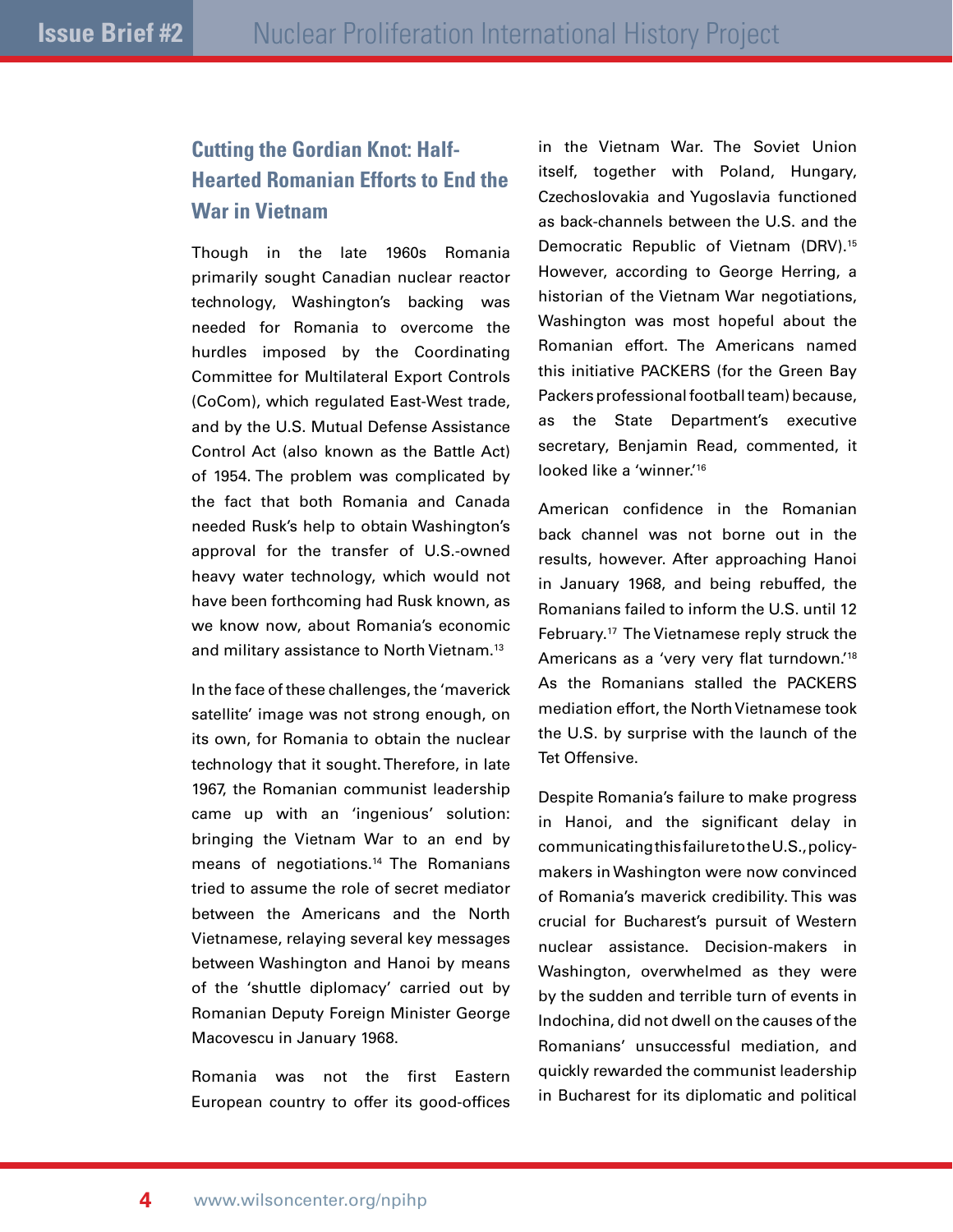services by expediting the negotiations on the nuclear deal.

For example, at the end of April 1968, Rusk told Mitchell Sharp, the newly-appointed Canadian State Secretary for External Affairs, about how impressed he had been with the Romanians, in particular with Foreign Minister Corneliu Mănescu (then president of the United Nations General Assembly) and his colleagues who "had carried out abortive explorations with the North Vietnamese a short while ago." Rusk added that "the Roumanians had played their part with integrity. They had reported the negative as well as any positive elements in the responses received from Hanoi."

Rusk's belief that Romania had acted in good faith on the United States' behalf led him to give the Canadians the long-awaited green light to seal the nuclear deal with Romania: "if Canada and Romania could agree on something, there would be no squawk out of the USA administration."<sup>19</sup> Soon after the Rusk-Sharp meeting, a memo from the Department of State to the Canadian Embassy in Washington, D.C. noted that "the executive branch [in the U.S.] would probably itself be prepared positively to support any Canadian application to CoCom."20 The image the Romanians projected, not the outcomes of their actions, shaped decision-making in Washington and Ottawa.

## **The Frenemy of My Enemy**

What Rusk could not have known in 1968 was that then top secret Romanian

government documents—now declassified —suggest that the reasons for which the Romanians' mediation initiative did not succeed deserved more attention from Washington. Had he understood at the time that Romania not only intentionally delayed telling the U.S. about Hanoi's lack of interest in negotiating, but also failed to inform the U.S. of its knowledge of the upcoming Tet offensive, Romania certainly would not have won Rusk's gratitude, or his vocal support for the Canadian-Romanian nuclear deal.

While the Romanian back channel was doomed to failure because the political and military leadership in Hanoi was not serious about sitting down at the negotiations table with the Americans, $21$  this fact opened the door to other opportunities for Romania to aid the American cause—which it shirked. Most prominently, the Romanians knew that the Vietnamese were getting ready for the Tet offensive, but they did not inform the U.S. about these preparations. The new documents showing Bucharest's complicity with Hanoi support historian George Herring's suspicion that "what the United States viewed as the most promising peace initiative may well have been the least."<sup>22</sup>

Herring also shows that for Romania, the purpose of the PACKERS initiative was two-fold: first, to make policy-makers in Washington believe that all was well so that the Tet Offensive could catch them offguard; and second, to deliver a PR coup by mobilizing American and international public opinion against the U.S., so that Hanoi could negotiate from a position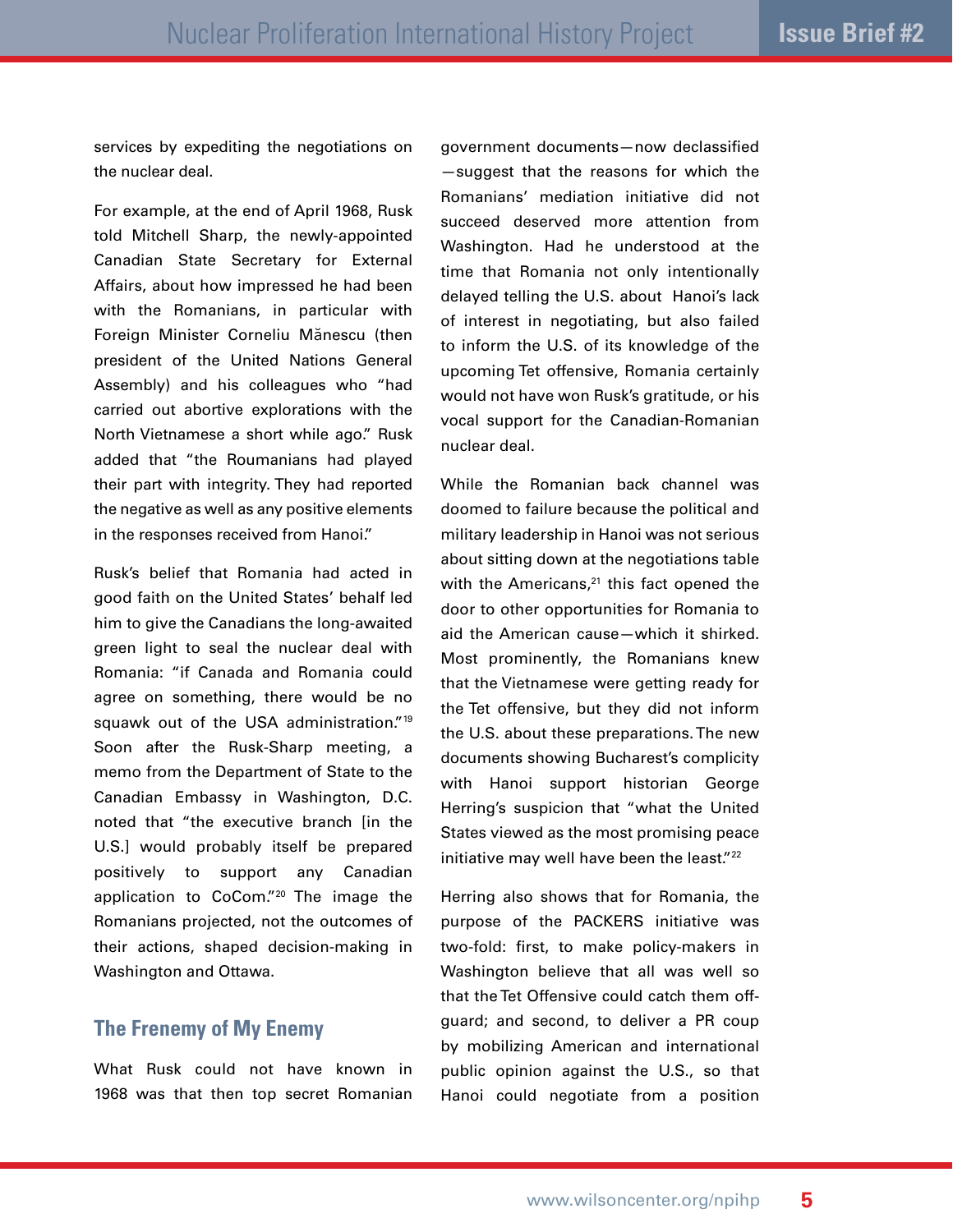of strength. The Romanians knowingly facilitated the Vietnamese strategy of 'talking while fighting.' Moreover, through this deception, they helped the DRV obtain some tactical advantages, such as the reduced bombing around Hanoi and Haiphong during George Macovescu's visit to North Vietnam in January 1968.<sup>23</sup> Finally, the Romanians withheld the message from the North Vietnamese to the Americans until 12 February, in part because of distracting negotiations between Moscow and Bucharest over the Soviet-Romanian Friendship Treaty, and in part, because both the Romanians' and the Soviets' preference to hold back.24 Moscow represented one of the recurrent stops in Macovescu's shuttle diplomacy, which allowed the Romanians to consult with the Soviets on the development of the Vietnam War and about Romania's mediation between Washington and Hanoi.25

The Romanians' collusion with both the Vietnamese and the Soviets undermined the strategic value Romania offered to the U.S. Rather than being the 'enemy of the enemy,' Romania was a 'frenemy of the enemy.' In its foreign policy, the communist leadership in Bucharest may have been more concerned about Romania's national interests than about what Moscow wanted, but doing so did not prevent it from cooperating with the Soviet Union on specific issues. Since Bucharest both helped and defied Moscow on various international matters, the relationship between Romania and the USSR can be

described as 'confrontational cooperation.' Both Moscow and Bucharest realized that the appearance of 'independence,' fuelled by Romania's controversial foreign policy moves, could occasionally prove useful,26 as it did in the case of nuclear technology transfers.

Because of the Romanians' skillful use of selective secrecy, policy-makers in Washington were unaware that they were being manipulated by the communist leadership in Bucharest, and therefore continued to view Romania as a 'maverick satellite.' In the era of Détente, boundaries between the superpowers' spheres of influence were not as rigid as during the First Cold War. Therefore, small powers, like Romania, could pursue multiple nonmutually exclusive alignments. Therefore, Bucharest could build bridges to Washington and Ottawa while contributing to the victory of socialism and the defeat of capitalism, according to a pattern which the author of this brief calls 'cooperative competition.'

### **Conclusion**

For countries like Romania, the era of Détente entailed great risks and overwhelming constraints, but also enticing benefits. The fact that Washington and Moscow agreed to disagree made it harder for small powers like Romania to play the two superpowers against each other.

The increasingly complex multipolar environment that we are operating in today makes it all the more important that policy-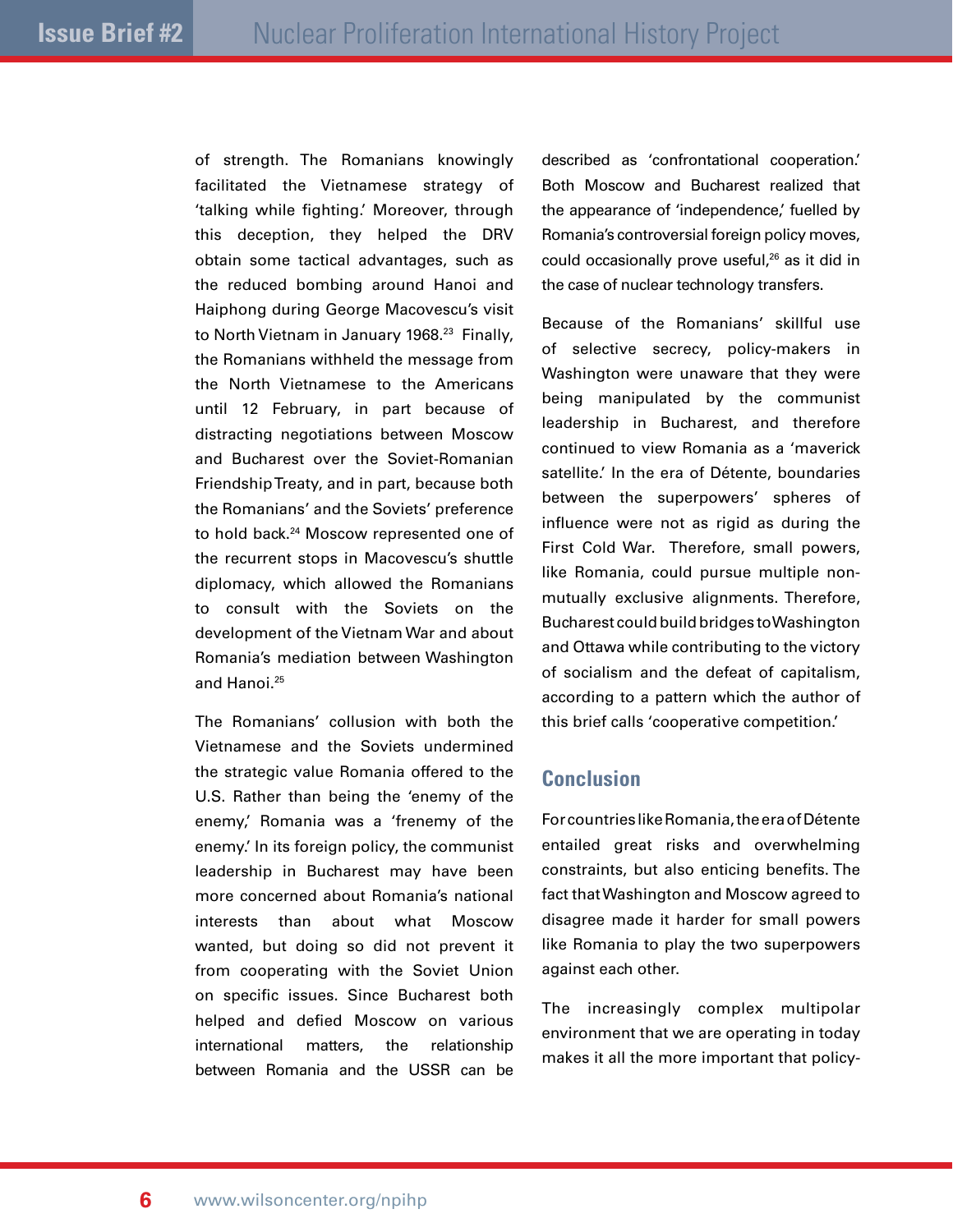makers negotiating NCAs tread carefully. To avoid being manipulated, they should pay more attention to who is behind the various 'enemies of enemies' Washington deals with. Some are real, others can be deceptive. The circumstances in which they make their appearance also matter. Some 'enemies of the enemy' prove useful in periods of bipolarity, while others in times of multipolarity. In such a setting, the U.S. should not rush to give the green light on a nuclear technology transfer to a potential 'enemy of the enemy' before checking whether this actor is considering a latent nuclear capability, or is cooperating with one of its rivals on issues that may affect America's security. If 'the enemy of the enemy' looks too good to be true, additional resources should be allocated to certify it is not a carefully crafted mirage. Finally, given the flux and uncertainty characteristic of periods of multipolarity, decision-makers in Washington should take into account the risks that can be incurred if an 'enemy of the enemy' switches sides and becomes the 'frenemy of the enemy.'

During the Cold War Romania engaged in confrontational cooperation with the Soviet Union, while at the same time leveraged its reputation as a Warsaw Pact maverick to obtain a series of benefits in the realm of nuclear technology to which no other country in the Eastern bloc had access. As we are moving towards an even more multipolar setting, officials responsible for NCA negotiations should be aware that the use of 'cooperative competition' and 'confrontational cooperation' make it increasingly difficult to distinguish who is an enemy, who is a frenemy, and who is a friend.

**Eliza Gheorghe** is a PhD candidate in International Relations at the University of Oxford, working on a thesis on Romania's negotiations for nuclear technology in the 1960s and 1970s. A more detailed analysis of the topics examined in this issue brief will be available in a forthcoming article in Cold War History. The research for this issue brief was financed by the Norwegian Institute for Defense Studies, the Graduate Scholarship at St Catherine's College, the Jenkins Memorial Fund at the University of Oxford, the Rațiu Family Foundation Fellowship, and the Leaders for Romania scholarship. The National Canadian Archives documents were obtained by Dr. Mauro Elli. Eliza can be reached at:

eliza.gheorghe@politics.ox.ac.uk.

## **Endnotes**

- 1 Matthew Furhmann, 'Taking a Walk on the Supply Side: The Determinants of Civilian Nuclear Cooperation,' *Journal of Conflict Resolution*, Vol. 53, No. 2 (April 2009), 181.
- 2 Matthew Furhmann, 'Taking a Walk on the Supply Side: The Determinants of Civilian Nuclear Cooperation,' *Journal of Conflict Resolution*, Vol. 53, No. 2 (April 2009), 181. Matthew Kroenig, Exporting the Bomb. *Technology Transfer and the Spread of Nuclear Weapons* (Ithaca: Cornell University Press, 2010), 37.
- 3 R. Murray, "Problems of Nuclear Proliferation outside Europe," December 7, 1964, DDRS, Doc. No. CK3100281620, 1, quoted in Francis J. Gavin, "Same As It Ever Was. Nuclear Alarmism, Proliferation, and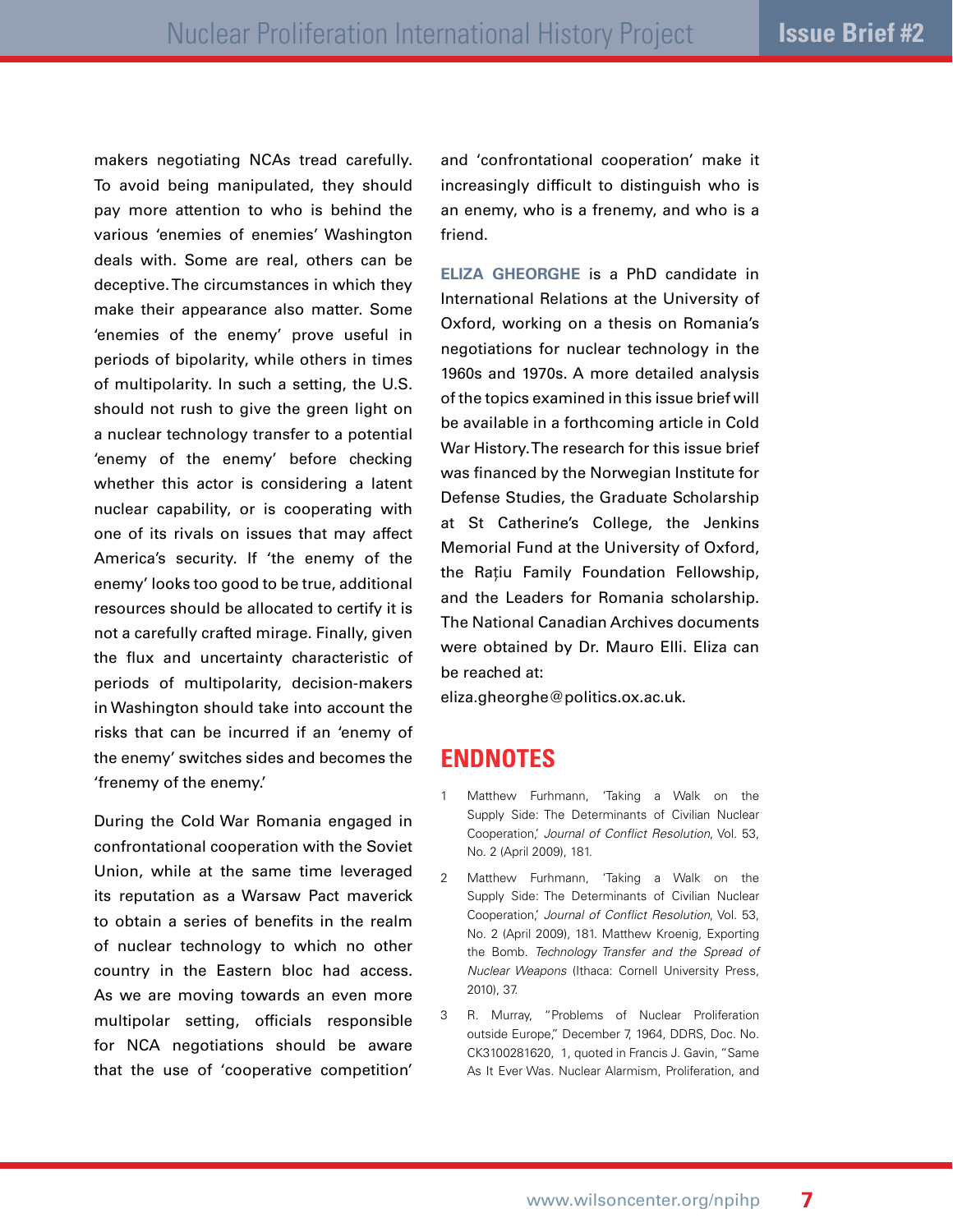the Cold War," *International Security*, Vol. 34, No. 3 (Winter 2009/2010), 17.

- 4 Minutes of conversation between Emil Bodnăraş and the Ambassador of the People's Republic of China to Bucharest Liu Phan, January 28th, 1965, Bucharest, Romanian National Historical Central Archives (ANIC), Central Committee of the Romanian Communist Party (CC RCP), Foreign Relations Section (FRS), folder 4/1965; Minutes of conversation between Emil Bodnăraş and the Ambassador of the People's Republic of China to Bucharest Liu Phan, July 20th, 1965, Bucharest, ANIC, CC RCP, FRS, folder 4/1965. Later on, in 1974, the Indian nuclear test in 1974 prompted Ceaușescu to publicly assert that 'no state need refrain from a weapons acquisition.' Telegram from Secretary of State to the U.S. Embassy in Ottawa, 025899, February 3rd, 1976, Secret, Central Foreign Policy Files, Record Group 59, Access to Archives Database, NARA.
- 5 Special Memorandum Prepared in the Central Intelligence Agency, Washington, February 18, 1965, *Foreign Relations of the United States (FRUS) 1964- 1968*, Vol. XVII, Eastern Europe, Document 10, 37-38.
- 6 Telegram from the Legation in Romania to the Department of State, Bucharest, May 12, 1964, *Foreign Relations of the United States (FRUS) 1964-1968*, Vol. XVII, Eastern Europe, Document 141, 387-388. Telegram from the Canadian Delegation to Vienna to the Ministry for External Affairs, September 27, 1966, NCA, RG 20, Vol. 1644, 20-68-Ra Pt. 1. Memorandum to Canadian Ministers, November 7th, 1968, National Archives of Canada (NCA), RG 20, Vol. 1644, 20-68-Ra Pt. 2.
- 7 Minutes of conversation between former Vice-President Nixon and the General Secretary of the Romanian Communist Party, Nicolae Ceauşescu, March 22nd, 1967, Richard Nixon Presidential Library, Series II: Trip File, Wilderness Years, File: Bucharest, Romania, 22 – 23rd March 1967, Box 9:22. Telegram from Campbell (Canadian Embassy in Belgrade), to the Ministry for External Affairs, November 23, 1966, NCA, RG 20, Vol. 1644, 20-68-Ra Pt. 1.
- 8 Romania's choice of the type of nuclear reactor it purchased from Canada, i.e. a pressurized heavy water reactor which uses deuterium-oxide (heavy water) as moderator and natural uranium fuel, also known as a CANDU (Canadian Deuterium) reactor, further reinforced the independent image. In a telegram

from the Ministry for External Affairs to the Canadian Embassy in Washington, containing instructions for Canada-U.S. negotiations on the Romanian nuclear deal, the Canadians noted that 'Romania opted for the natural uranium heavy water concept in order to be independent of outside suppliers of enriched fuel. They want to acquire the capability to produce fabricated fuel elements and heavy water needed for their operation.' While both the U.S. and Canada were very clear about the inevitability of safeguards being applied to the technologies they would provide Romania with, the Romanians constantly delayed the signature of a safeguards agreement with the IAEA (until 1972) and relished the fact that IAEA safeguards were not effective. The safeguards issue, which the Romanians thought they could circumvent, was probably another reason for choosing CANDU reactors. Telegram from the Ministry for External Affairs to the Canadian Embassy in Washington, April 25, 1968, NCA, RG 20, Vol. 1644, 20-68-Ra Pt. 2. Note from the Permanent Mission of the Socialist Republic of Romania to the International Atomic Energy Agency in Vienna, on the Problems concerning IAEA Safeguards and Inspections, April 4, 1973, Secret, Archives of the Romanian Ministry of Foreign Affairs, 241/12.A.39, folder 5196/1973.

- 9 Idem.
- 10 Telegram from the Canadian Ambassador to Belgrade, Bruce Williams, to the Ministry for External Affairs, March 18, 1968, NCA, RG 20, Vol. 1644, 20-68-Ra Pt. 2.
- 11 Telegram from the Canadian Ambassador to Belgrade, Bruce Williams, to the Ministry for External Affairs, November 23, 1966, NCA, RG 20, Vol. 1644, 20-68-Ra Pt. 1.
- 12 Minutes of the Meeting of the Export Control Review Board, April 1st, 1965, *FRUS, 1964-1968, Vol. XVII, Eastern Europe*, Document 150, 406-407.
- 13 Memorandum from Warren, Deputy Minister of Trade and Commerce, to Winters, Minister of Trade and Commerce, March 14, 1968, NCA, RG 20, Vol. 1644, 20-68-Ra Pt. 1.
- 14 For a detailed analysis of these negotiations, see Mircea Munteanu, Over the Hills and Far Away. Romania's Attempts to Mediate the Start of U.S.- North Vietnamese Negotiations, 1967-1968 in *Journal of Cold War Studies*, Vol. 14, No. 3 (Summer 2012, pp. 64-96. Despite being based on largely the same